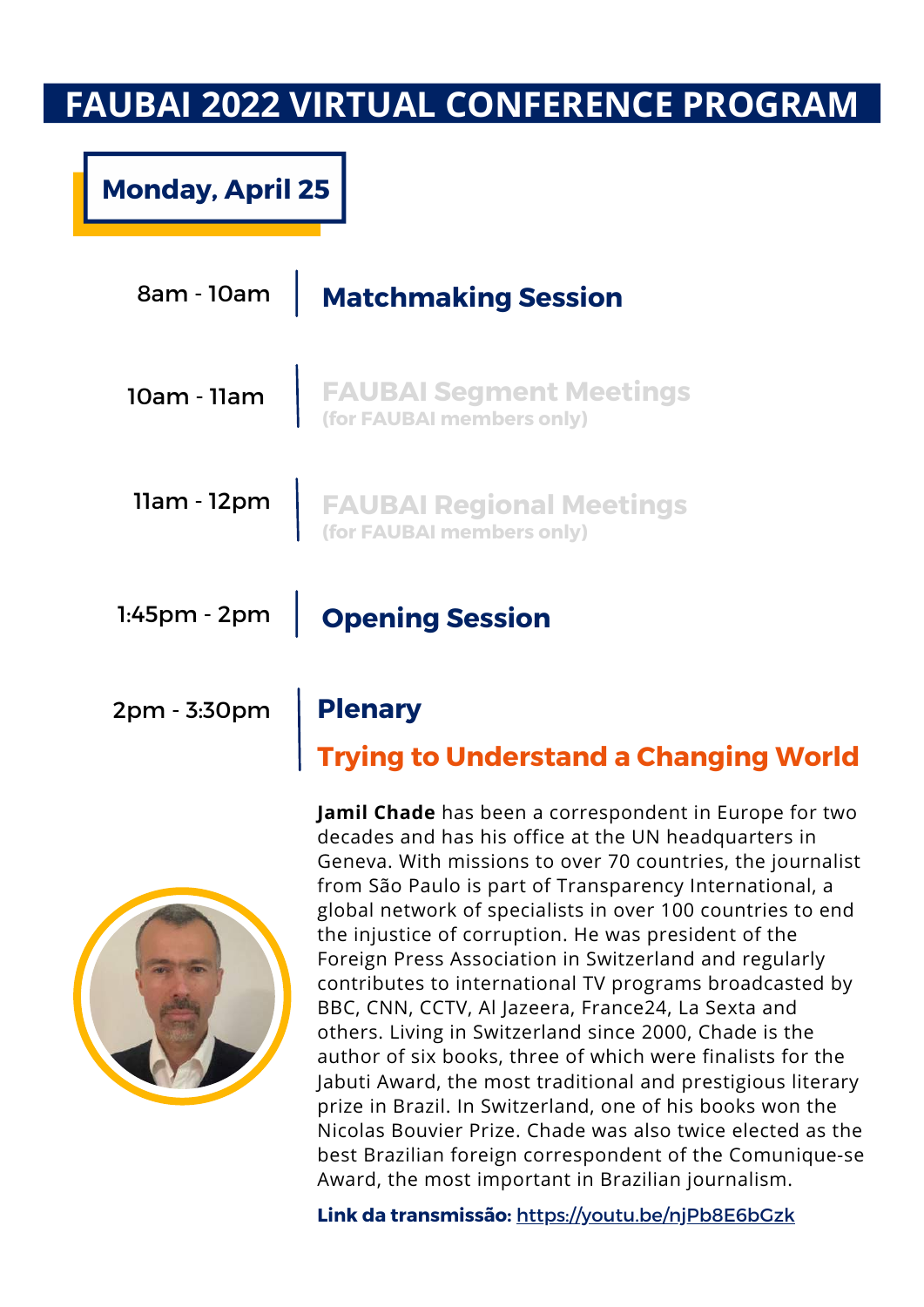### **Session 1A: Rethinking (International) Education**

**Link da transmissão:** <https://youtu.be/v-qadnjYD6U>

3:30pm - 3:50pm

**The ongoing digital revolution, the United Nations Sustainable Development goals, and the international student of the future**

*Sebastian Fernandes and D'Arcy Dornan*

3:50pm - 4:10pm

**Reimagining Study Abroad Programs: Using a Decolonial Lens**

*Abu Arif*

4:10 pm - 4:30 pm

**Meta research circles; students' scientific and technological expertise for integration, inquiry, and reflection to assess the impact of virtual exchange practices**

*José Luis Jiménez*

4:30 pm - 4:50 pm

**Fostering critical thinking among higher education students through video sharing and online discussions**

*Marian Olaya*

### **Session 1B: Internationalizing Graduate Studies**

**Link da transmissão:** <https://youtu.be/46spfG-hEz8>

3:30pm - 3:50pm

**Cooperação UFV/FARA : uma experiência de internacionalização na pós-graduação**

*Vladimir Di Iorio and Murilo Zerbini*

3:50pm - 4:10pm

**Internationalization strategies of graduate teachers at a private institution in Brasil: a case study**

*Márcia Ribeiro and Luciane Stallivieri*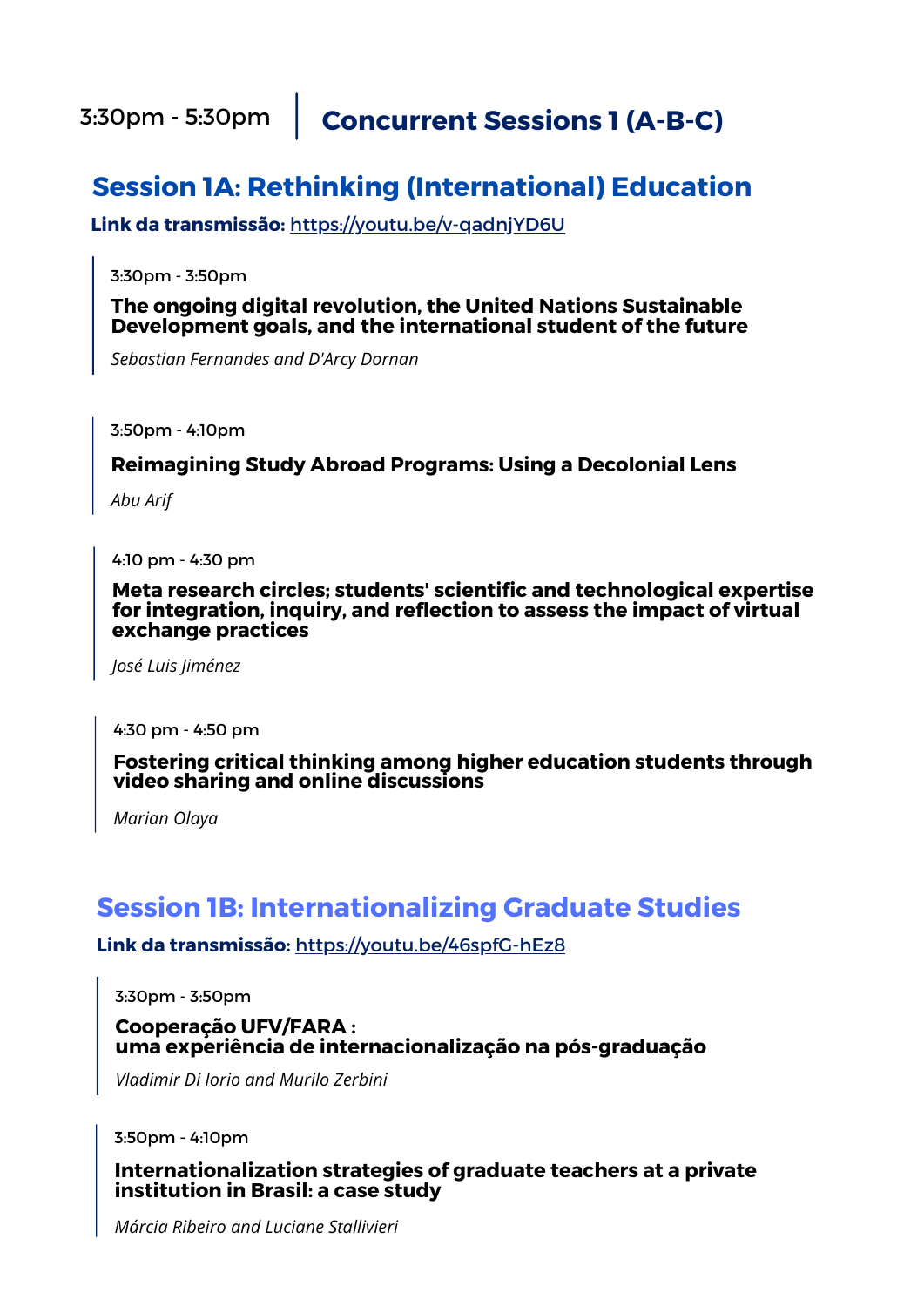4:10 pm - 4:30 pm

#### **Ações para o processo de internacionalização nos programas de pós-graduação do Centro Tecnológico da Universidade Federal de Santa Catarina**

*Enio Snoeijer and Luciane Stallivieri*

4:30 pm - 4:50 pm

#### **Qualifications recognition: a case study from ASEAN**

*Kassia Hare*

### **Session 1C: Virtual Exchange (1)**

#### **Link da transmissão:** [https://youtu.be/iprj\\_ZdQcuM](https://youtu.be/iprj_ZdQcuM)

3:30pm - 3:50pm

**Re-thinking internationalization in COVID times: Challenges and possibilities of Virtual Exchange Programs Pre, During and Post-Pandemic COVID-19 at a Brazilian University**

*Déberson Jesus and Ana Julia Ferreira*

3:50pm - 4:10pm

**Scaling up Higher Education Virtual Exchange Projects: takeaways from a successful experience**

*Osvaldo Succi Junior*

4:10 pm - 4:30 pm

#### **Virtual interactions; culture and learning**

*Hugo Riveros Mejorada and Cecilia Avendaño Herrera*

4:30 pm - 4:50 pm

**Experiência Latina: curso de idiomas (Português Brasileiro e Espanhol) associado ao intercâmbio virtual para vivência cultural da Universidade Estadual do Maranhão**

*Thales Passos de Andrade and Stefanie Monteiro*

6pm - 8pm **Matchmaking Session**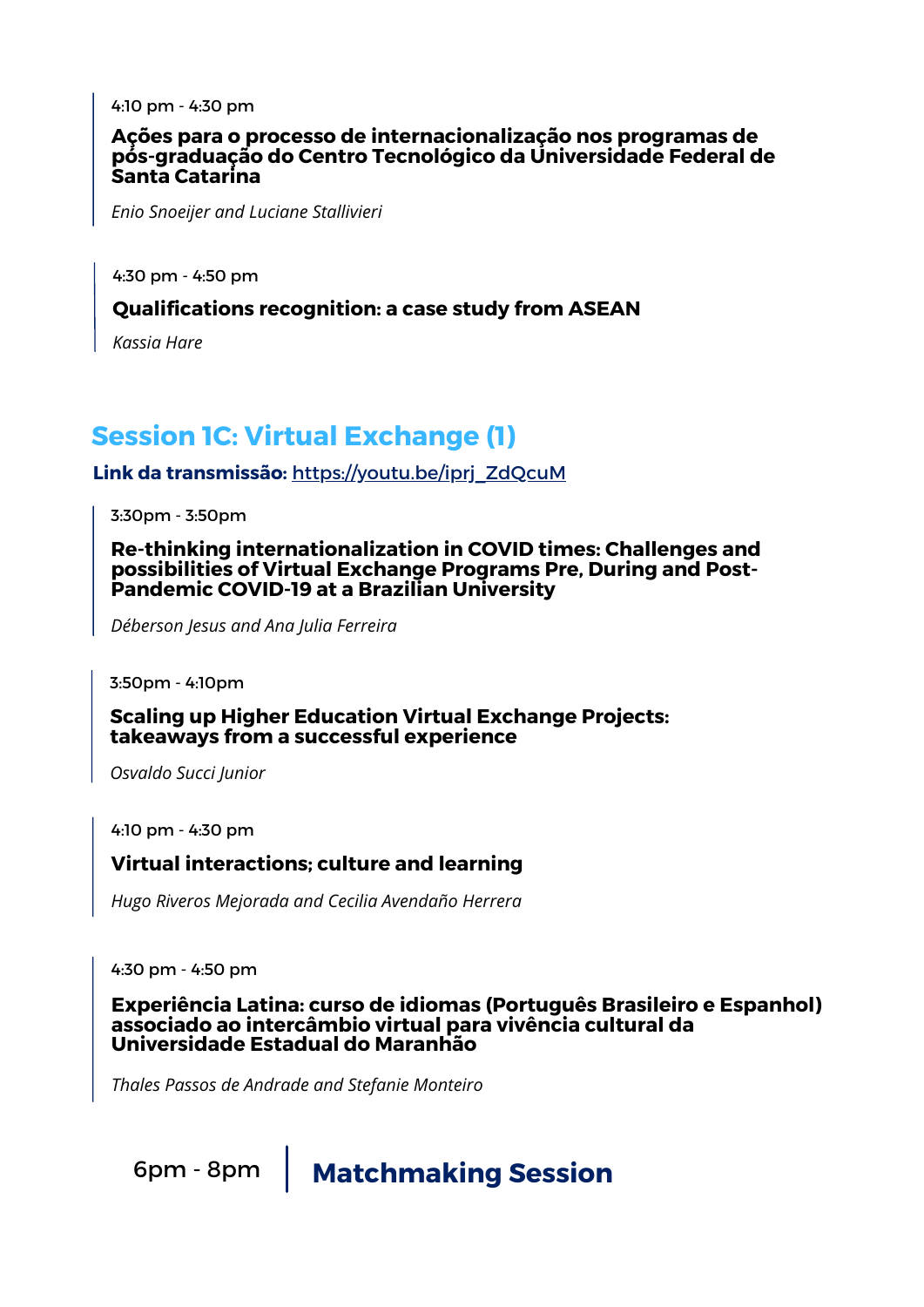### **Tuesday, April 26**

### 7am - 9:30am **Matchmaking Session**

9:30am - 10:30am **Plenary**

# **Rights to a future**



**Sônia Guajajara** is among the most prominent indigenous leaders of Brazil. For many years, she has been on the forefront of the country's indigenous and environmental movement. Her work against deforestation and land grabbing in indigenous territories on the national level, has brought her international attention. Sônia regularly participates in international fora, such as the UN Human Rights Council and the UN Climate Negotiations. Sônia's home lies in the indigenous territory Arariboia in Northeastern Brazil. She got her BAs in Letters and Nursing and Specialization in Special Education from the State University of Maranhão. Sônia coordinates Brazil's biggest indigenous organization, the Articulation of Indigenous Peoples of Brazil (ABIP). She was the first indigenous person to run for the vicepresidency in Brazil (2018).

**Link da transmissão:** <https://youtu.be/YeuKkO9gUw0> Versão em inglês**:** <https://youtu.be/YBDhFE-7bz4>

## 10:30am - 12am **Concurrent Sessions 2 (A-B-C)**

### **Session 2A: Emerging Challenges (1)**

### **Link da transmissão:** <https://youtu.be/I0lVnR7s2WE>

10:30am - 10:50am

### **Internationalization of Higher Education from an EDI lens**

*Cristiana Mueller and Arif Abu*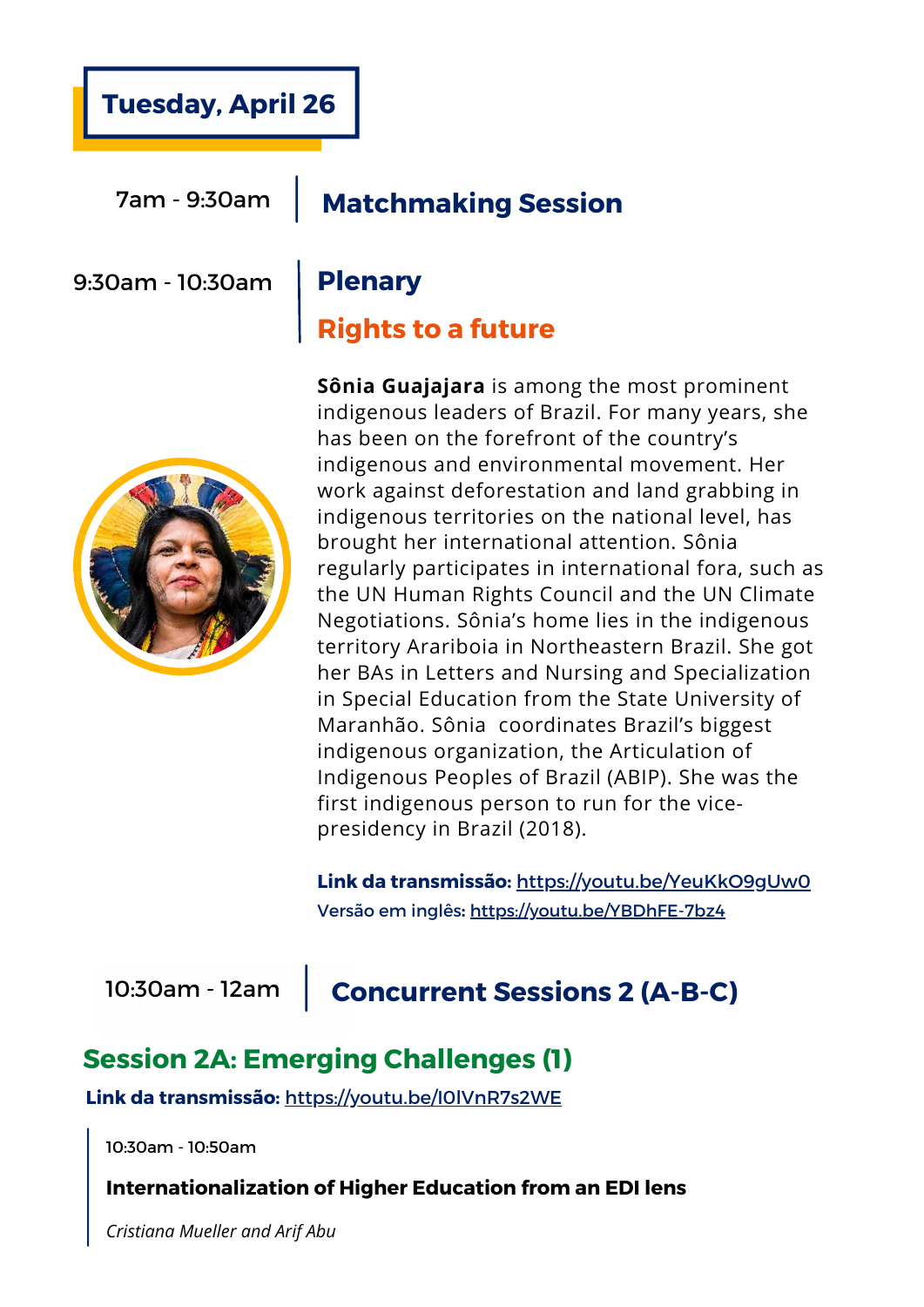10:50am - 11:10am

#### **Challenges and Opportunities in International Collaboration Across Continents within Teaching and Research**

*Jim Torresen and Dante Augusto Couto Barone*

#### 11:10am - 11:30am

**Community universities internationalization initiative in the south of Brazil: a model that makes the difference**

*Cristiana Mueller, Luciane Sturm and Fabiola Sartori*

11:30am - 11:50am

### **English for Inclusion and E-Generation – Examples of social inclusion through Grants from US Mission in Brazil**

*Eveline Barden Baier, Cristiana Verônica Mueller and André Luiz Maurer*

### **Session 2B: Internationalization Strategies**

### **Link da transmissão:** <https://youtu.be/nH64AMv8bnk>

10:30am - 10:50am

### **Internationalization as a Tool for Regional Development in Paraíba State**

*Ana Luiza Mattos Braga, Elaine Espíndola Baldissera, Gustavo Charles Peixoto de Oliveira, Ana Berenice Peres Martorelli, Márcia Cristina Silva Paixão and Sandro Marden Torres*

10:50am - 11:10am

#### **Breaking the bubble: the importance of multicultural student engagement in remote international learning experiences**

*Daniel Amgarten and Meredith Blumthal*

11:10am - 11:30am

### **O Papel dos SIOs e Estratégias de Relacionamento - Melhores Práticas**

*Areta Ulhana Galat, Cristiane Ferraz e Silva Suarez, Simone Wiens and Vanessa Franca Bonini Panico*

#### 11:30am - 11:50am

### **Modelos para la gestión de la internacionalización de la docencia**

*Liliana Gonzalez Escobar, Eliana Martinez Herrera and Erik Mauricio Dominguez Oquendo*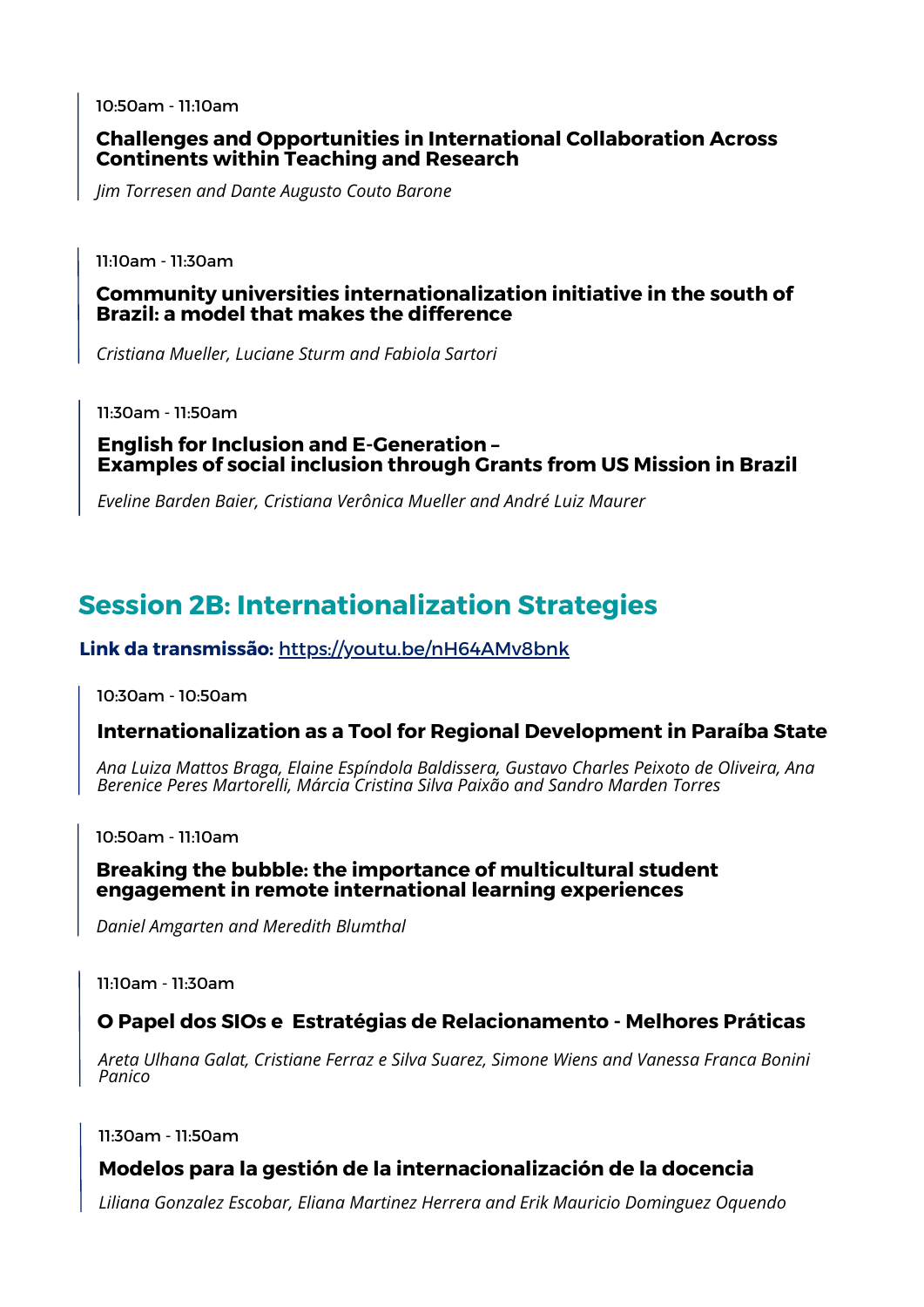### **Session 2C: Internationalization Policies**

**Link da transmissão:** <https://youtu.be/6ie9D3I2pi8>

10:30am - 10:50am

**Internationalization of higher education across the globe one year into the Covid-19 pandemic**

*Giorgio Marinoni*

10:50am - 11:10am

**A diplomacia acadêmica, da ciência e da cooperação e a Internacionalização das Universidades na América Latina-BAYLAT**

*Irma de Melo-Reiners*

11:10am - 11:30am

### **National policies of internationalization: the Australian case**

*Cristina Elsner*

11:30am - 11:50am

#### **Una nueva iniciativa de cooperación internacional en América Latina: Una propuesta para la internacionalización con identidad latinoamericana**

*Marcos Avilez, Sandra Guarín, Renée Zicman, Daniel Antenucci, Cesar Gutiérrez Jurado and José David Garcia*

2pm - 3:30pm **Concurrent Sessions 3 (A-B-C)**

### **Session 3A: Emerging Challenges (2)**

### **Link da transmissão:** [https://youtu.be/\\_B7U3M0GJ8k](https://youtu.be/_B7U3M0GJ8k)

2pm - 2:20pm

**Healing a generation under structural violence; fostering an emerging online participatory culture with a human sense that promotes solutions for the socio-environmental well-being**

*José Luis Jiménez*

2:20pm - 2:40pm

**Columna de opinión argumentativa desde el enfoque multimodal metapragmático: Investigación-Acción**

*Lina Mar Moreno Serna*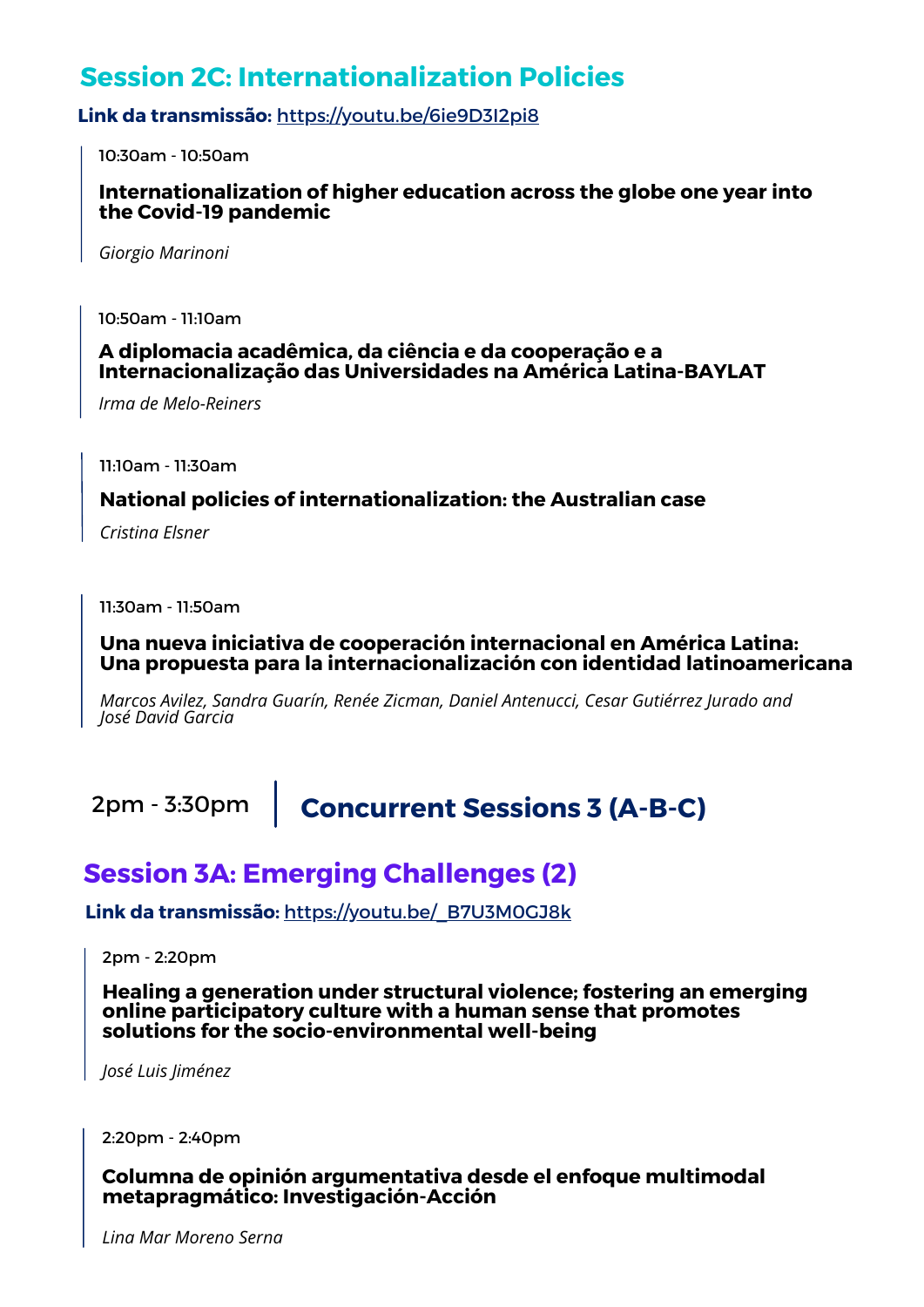2:40pm - 3pm

#### **A promoção do desenvolvimento sustentável em sua pluridimensionalidade social, econômica, ambiental e político-institucional: Relato de uma aprendizagem internacional colaborativa online**

*Rosane Silveira*

3pm - 3:20pm

#### **Trabajando en red por la Agenda 2030: el caso del Observatorio Internacional de Investigación en Salud Pública (OIISP)**

*Daniela Herrera, Maria Luisa Latorre, Jose Garay and Simon Geletta*

### **Session 3B: Internationalization at Home**

### **Link da transmissão:** <https://youtu.be/mXPJtlDx1jU>

2pm - 2:20pm

**Internacionalização em Casa e interculturalidade: projetos e práticas culturais oriundas de parcerias com os consulados**

*Camila Maria Bueno Souza and Marta Iglesis Farrero*

2:20pm - 2:40pm

**Internacionalização em Casa: conceitos, competências e habilidades profissionais em contextos educativos**

*Marcio Watanabe and Marcia Regina Selpa Heinzle*

2:40pm - 3pm

#### **Experiências com Internacionalização em Casa na Universidade Estadual de Maringá**

*Luciana Cabrini Simões Calvo and Milena Paula de Oliveira Alonso*

3pm - 3:20pm

#### **Book Club / Club de Lectura: an acessible and empowering initiative of Internationalization at home**

*Talita Lopes, Luiz Eduardo Kruger Dias and Nadia Mariel Farias*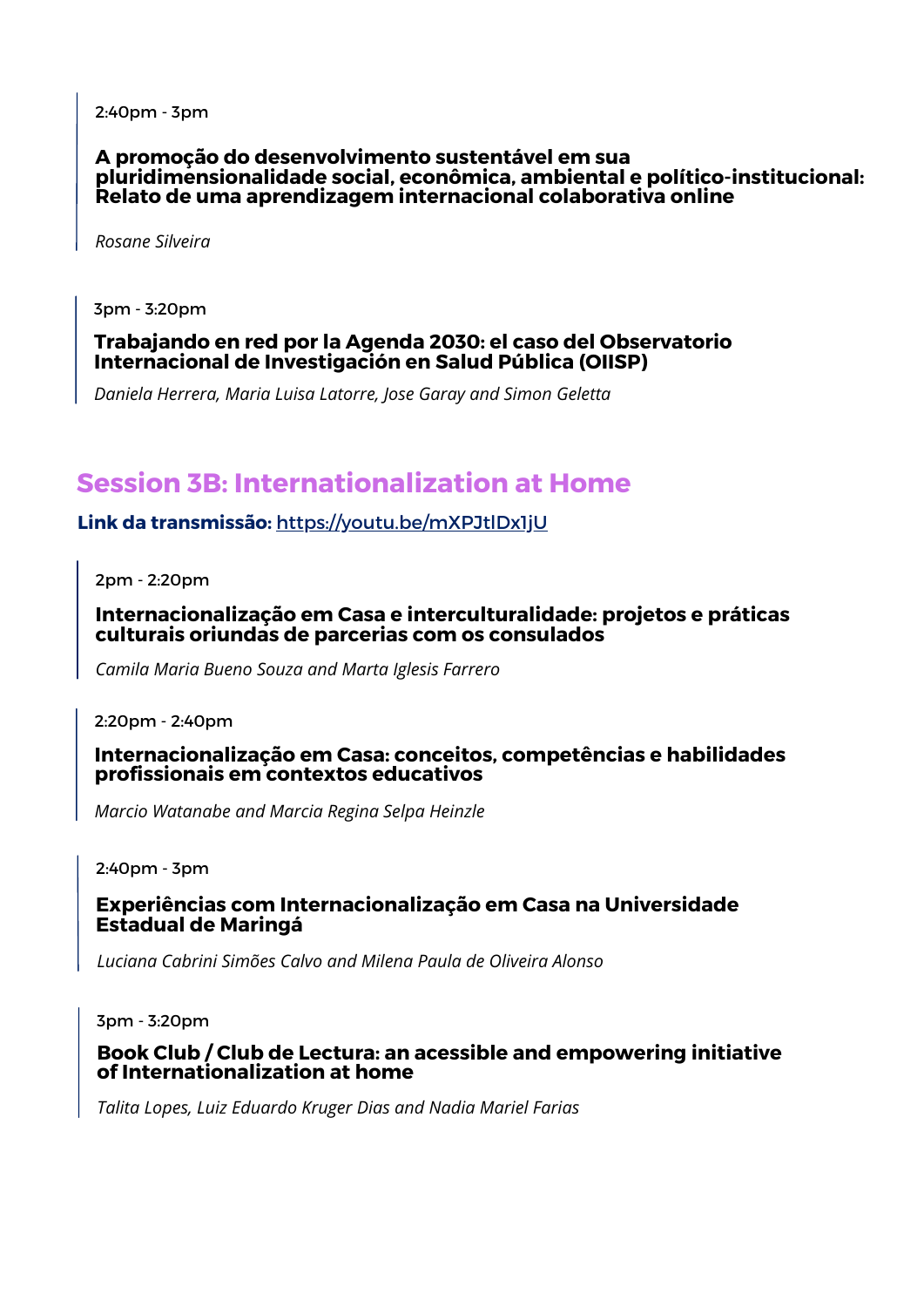### **Session 3C: Internationalization at Home**

**Link da transmissão:** <https://youtu.be/bV0dVlX79dM>

2pm - 2:20pm

#### **Boas práticas de internacionalização: simplificação dos processos de formalização de cooperações na Universidade Estadual do Maranhão**

*Thales Passos de Andrade*

2:20pm - 2:40pm

### **Trabajando en red por la Agenda 2030: el caso del Observatorio Internacional de Investigación en Salud Pública (OIISP)**

*Daniela Herrera, Maria Luisa Latorre, Jose Garay and Simon Geletta*

2:40pm - 3pm

#### **Should I stay or should I go? Destination branding post Covid-19: a global student collaboration**

*Mihaela Plugarasu and Natàlia Ferrer-Roca*

3pm - 3:20pm

**Estudantes da graduação apresentam trabalhos em segundo idioma na Sessão Internacional da UEMA**

*Thales Passos de Andrade and Alessandra Medina*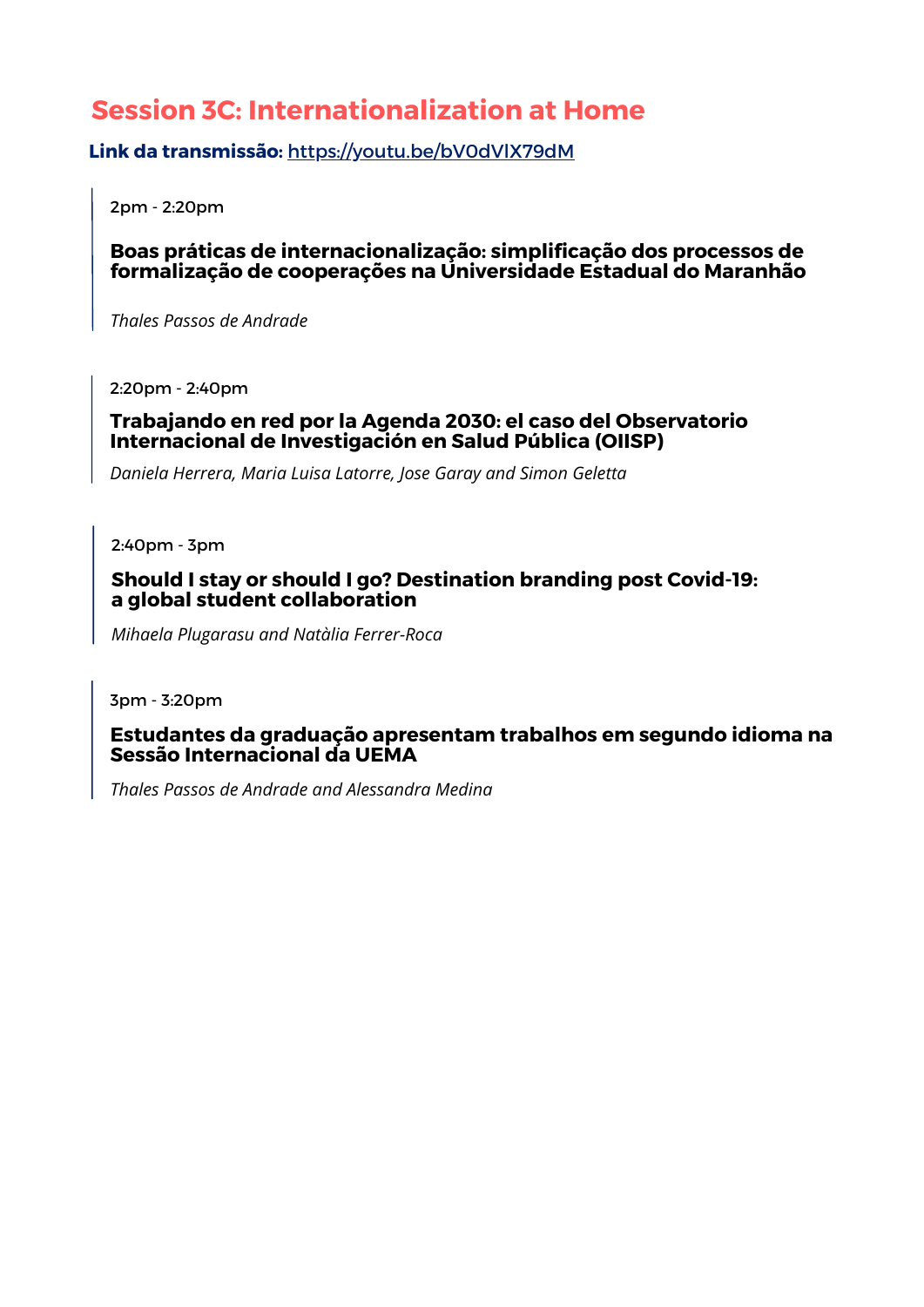### 4pm - 5:30 pm **Plenary**



### **The Futures of Internationalization of Higher Education**

**Francesc Pedró** is the Director of the UNESCO International Institute for Higher Education in Latin America and the Caribbean (UNESCO- IESALC) since 2019. Previously, he led the education policy team at UNESCO and worked as senior policy analyst at the OECD centre for Educational Research and Innovation (CERI). Francesc got his M.Ed. from the Autonomous University of Barcelona, a Ph.D. in Comparative Education from UNED and a Postdoc in Comparative Public Policy at the University of London Institute of Education. He acted as Pro-Vice-Chancellor at the Open University of Catalonia and is a Professor of Comparative Education Policies at the Pompeu Fabra University.

Sponsored by OBREAL Global

**Link da transmissão:** <https://youtu.be/fd4rS2yOyz4> Versão em português**:** <https://youtu.be/ahWXUgxWT9A>

### 6pm - 8pm **Matchmaking Session**

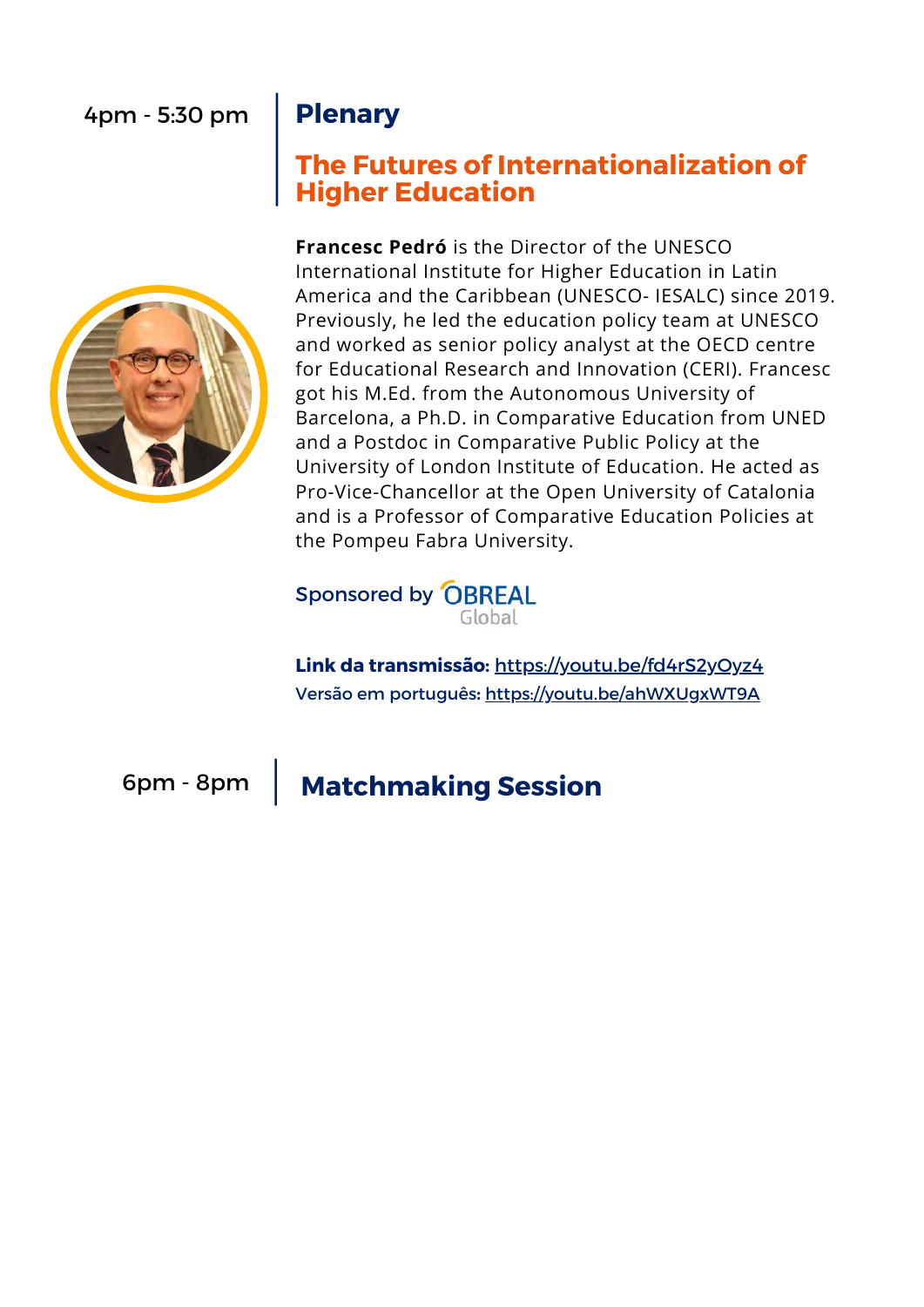

### 9am - 10:30am **Concurrent Sessions 4 (A-B-C)**

### **Session 4A: Internationalization Strategy**

**Link da transmissão:** <https://youtu.be/UxJDqv1-uFQ>

9am - 9:20am

**Inclusion - who's in? Bridging perspectives on inclusion and student mobility from Europe and Latin America**

*Barbara Clayes, Natalia Rubio, Patricia Petit and Joana Freitas*

9:20am - 9:40am

#### **Internacionalização da Educação Superior na América Latina e no Caribe a partir da Experiência da Universidade do Estado do Pará**

*João Colares da Mota Neto, Danielle Silva da Silva and Bruna Pastana Beltrão*

9:40am - 10am

**Internships & Research: Non-Traditional Collaboration Options for Brazilian and US Institutions**

*Adria Baker and Maria Alves*

10am - 10:20am

**Case Studies of Brazilian Universities' A Comparison of Internationalization in Higher Education**

*Sabrina Carvalho and Luciane Stallivieri*

### **Session 4B: Virtual Exchange (2)**

**Link da transmissão:** <https://youtu.be/5VdKLjowB0g>

9am - 9:20am

**Una mirada de una alianza académica en el área de la salud a través de la metodsología COIL**

*Daniela Herrera, Angie Briñez and Olga Rodrigo*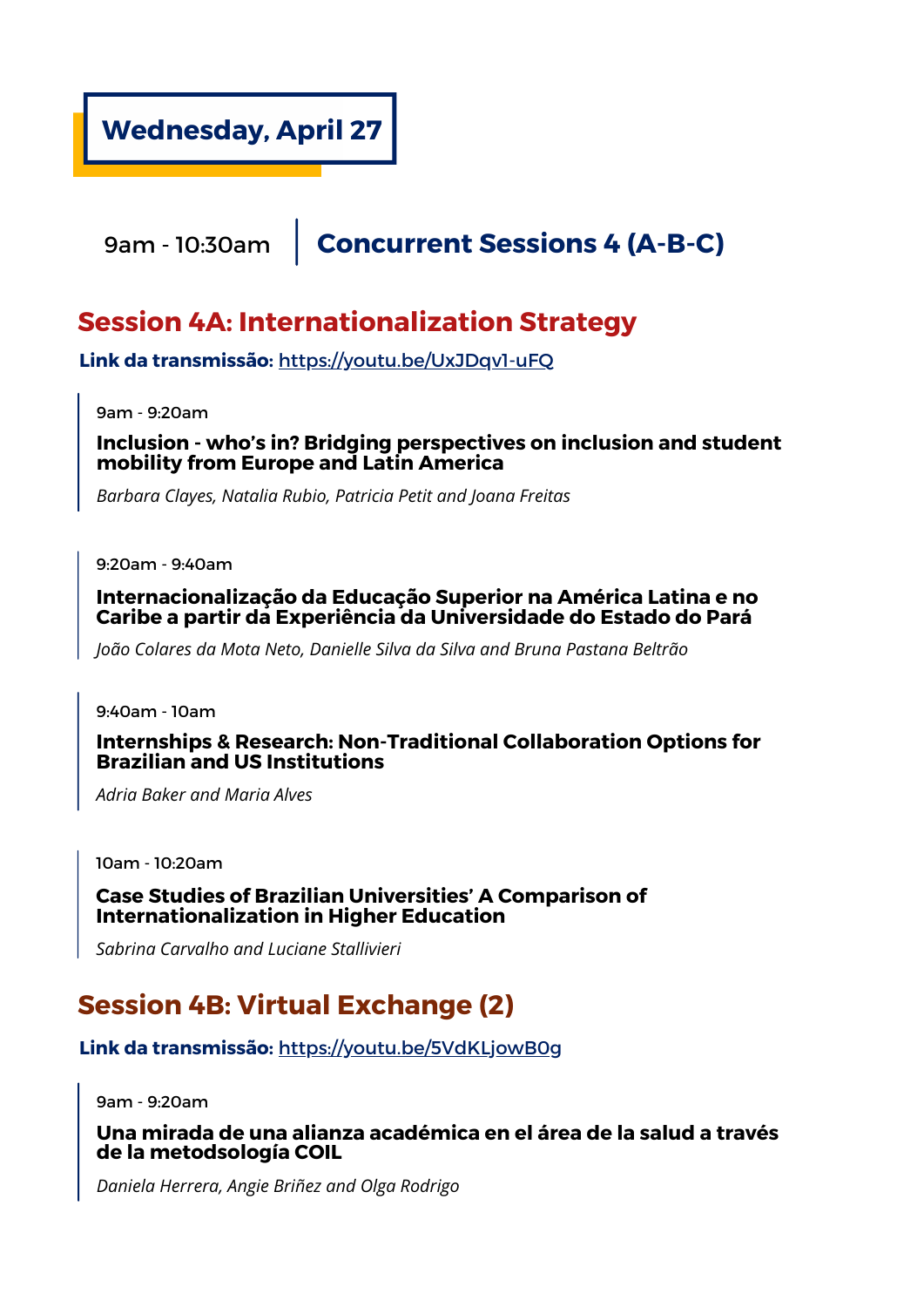9:20am - 9:40am

### **Brave Global Spaces for Intercultural Conversations**

*Gianmario Besana, Emily Kraus, Ana Cristina Biondo Salomao and Jan Krimphove*

9:40am - 10am

#### **INILATmov+ Programa de Movilidad virtual y presencial para Estudiantes de pre y postgrado**

*Cristina Muñoz and Marcos Avilez*

### **Session 4C: Case Studies & Good Practices**

### **Link da transmissão:** [https://youtu.be/\\_ayF9Cnc4xs](https://youtu.be/_ayF9Cnc4xs)

9am - 9:20am

**Relationship between Brazil and Canada: case study of how the ELAP Program can enhance understanding and approaches between International Educators**

*Cristiana Mueller and Sonja Knutson*

9:20am - 9:40am

**Tropical Water Research Alliance: an international partnership to facilitate research collaboration and strengthen links with public authorities, industry, and civil society**

*Stuart Bunn and José Francisco Gonçalves Jr.*

9:40am - 10am

#### **Avaliação da internacionalização do currículo nas IES comunitárias brasileiras**

*Liana Sonza and Odilon Luiz Poli*

10am - 10:20am

**Internacionalização na Universidade Estadual do Tocantins (Unitins) – Conquistas e Desafios**

*Patrícia de Aquino and Leila Dias Pereira Amaral*